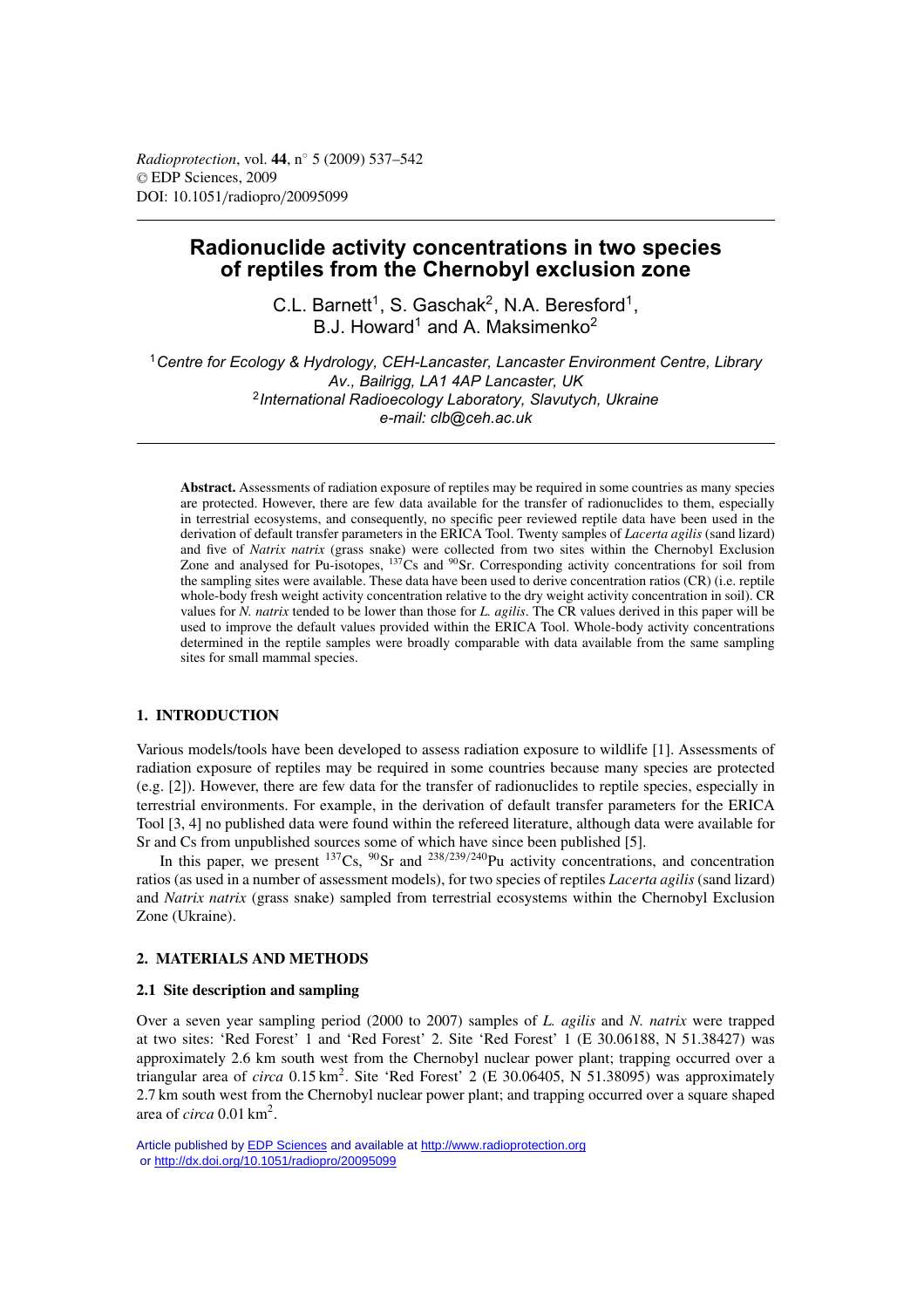#### 538 RADIOPROTECTION

Soil samples (0–10 cm) were available from measurement campaigns conducted by the Ukrainian co-authors. At 'Red Forest' 1, 345 soil cores were collected in June 2001 [6] whereas at 'Red Forest' 2, four soil cores were collected in May 2007.

A total of twenty *L. agilis* and five *N. natrix* were obtained (see Table 1). *L. agilis* were caught in 'Shermann traps' during sampling campaigns to capture small rodents. *N. natrix* were caught by hand.

#### **2.2 Analytical methods**

Reptile samples were stored frozen. Prior to analyses the gastrointestinal tract was removed and the remaining carcass washed. Soils were oven dried and homogenised prior to analyses.

### *2.2.1 Cs and Sr in reptiles*

The whole-body  $137Cs$  and  $90Sr$  content in the reptiles was determined using the method described and validated by Bondarkov et al. [7, 8]. The animals were placed in a small, disposable, cardboard box (70  $\times$  40  $\times$  40 mm) the upper side of which was made from  $\lt$  0.1 mm thick polyethylene. The box was then placed inside a lead shielded counting container. The detectors comprised a hyperpure germanium detector and thin-film (0.1 mm) NaI scintillation detector to measure  $^{137}Cs$  and  $^{90}Sr$ respectively. The spectra were analysed using the Canberra Genie 2000 software package to determine the activity concentration of  $137Cs$ . The activity concentration of  $90Sr$  was determined from that of its daughter nuclide,  $90Y$ .

# *2.2.2 Cs soils*

Soil samples were analysed on Canberra hyper-pure germanium detectors and spectra were analysed using the Canberra Genie 2000 software package to determine the activity concentration of <sup>137</sup>Cs. Count times were such that a counting error of  $\lt$  20% on the <sup>40</sup>K estimate was achieved.

# *2.2.3 Sr soils*

Strontium-90 activity concentrations in soils were determined in sub-samples via the measurement of  $90Y$  activity concentrations using a thin-film (0.1 mm) NaI scintillation detector as described by Bondarkov et al. [7, 8].

#### *2.2.4 Pu reptiles*

Activity concentrations of  $^{238}$ Pu and  $^{239,240}$ Pu in reptiles were determined using standard radiochemical separation techniques. Samples were initially dissolved in  $65\%$  HNO<sub>3</sub> and  $^{242}$ Pu was added as a yield tracer. Following anion exchange separation (Bio Rad AG  $1 \times 8$ , 100–200 mesh) and co-precipitation the samples were counted using a planar ion implanted silicon detector.

### *2.2.5 Pu soils*

The <sup>238/239/240</sup>Pu activity concentrations in soils were determined using the method described and validated by Bondarkov et al. [9]. This method is based on measurement of the  $L<sub>x</sub>$ -radiation (13–23 keV) emitted from excited uranium daughter isotopes following the  $\alpha$ -decay of <sup>238–240</sup>Pu. The method includes an absorption correction based on the self-absorption of  $K<sub>x</sub>$ -radiation of barium  $(32-37 \text{ keV})$  which is a daughter isotope of  $137 \text{Cs}$ .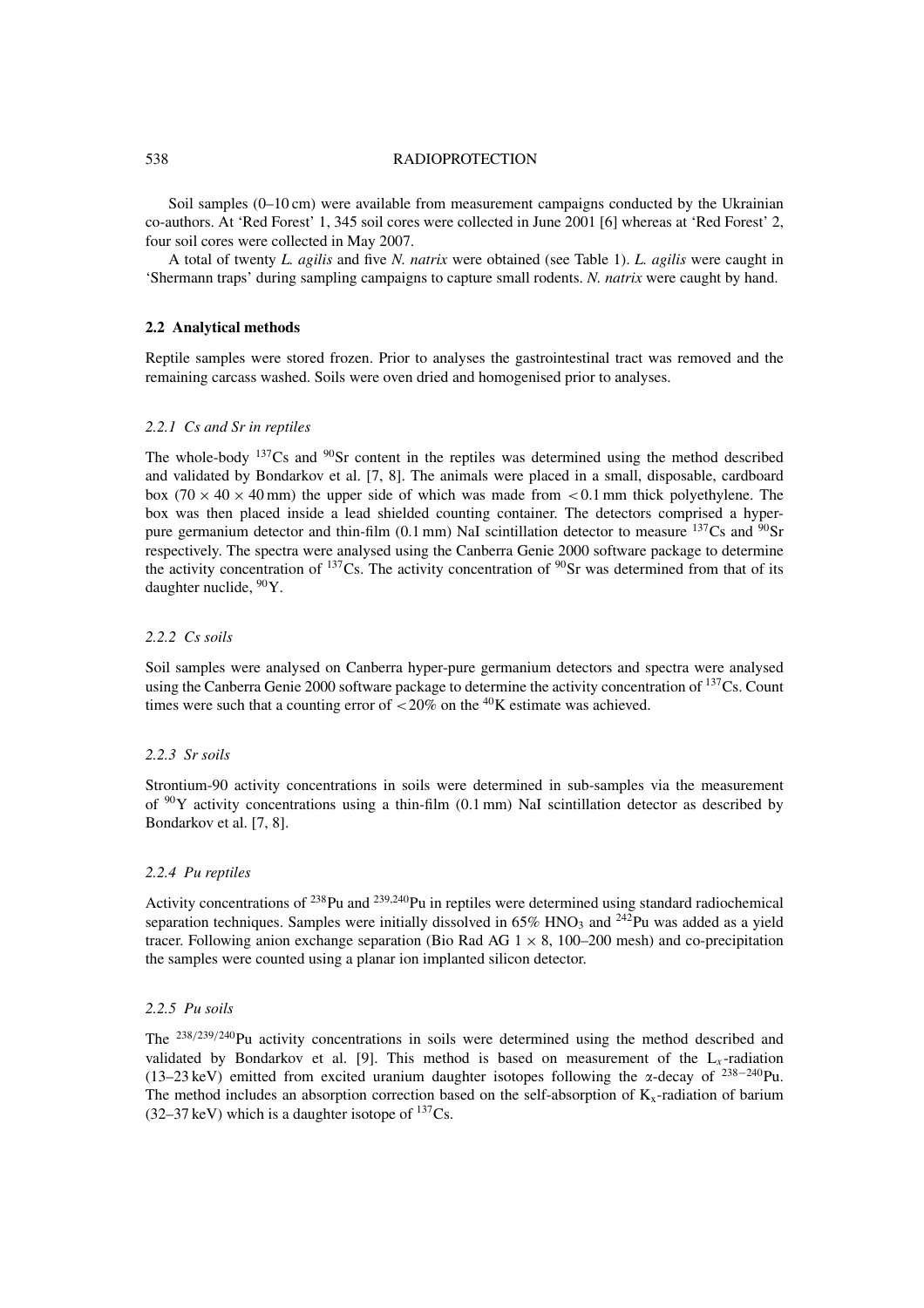## ECORAD 2008 539

# **3. RESULTS**

Table 1 presents radionuclide activity concentrations in soil samples; activity concentrations determined in reptile samples are presented in Table 2. Note that although <sup>238</sup>Pu and <sup>239/240</sup>Pu were measured separately in reptile samples, for comparison to soil results, these are reported as total <sup>238/239/240</sup>Pu activity concentrations. Mean ( $\pm$ SD) live weights of *N. natrix* and *L. agilis* were 110  $\pm$  25 g and  $11 \pm 3.3$  g respectively.

**Table 1.** Radionuclide activity concentration (mean  $\pm$  SD) (kBq kg<sup>-1</sup> dry weight (DW)) in 0–10 cm soil samples.

| <b>Site</b>               | n   | $^{137}$ Ce     | $90$ Sr       | $238/239/240$ P <sub>11</sub> |
|---------------------------|-----|-----------------|---------------|-------------------------------|
| 'Red Forest' 1            | 345 | $1600 \pm 1420$ | $780 \pm 660$ | $27 + 39$                     |
| 'Red Forest' 2            | 4   | $1160 + 710$    | $570 \pm 230$ | $19 \pm 8.3$                  |
| $Izumrudnoe+$             | 29  | $7.7 + 3.6$     | n/a           | n/a                           |
| Gluboky Lake <sup>+</sup> | 32  | $70 \pm 30$     | n/a           | n/a                           |

<sup>+</sup>Unpublished data from additional sites within the Chernobyl Exclusion Zone (T.K. Oleksyk *pers. comm*.).

Table 2. Whole-body activity concentrations (fresh weight (FW)) in reptiles (Mean  $\pm$  SD and range).

|                           |                      |                |                               | $^{137}Cs$                      | $90$ Sr                                | $238/239/240$ PII |
|---------------------------|----------------------|----------------|-------------------------------|---------------------------------|----------------------------------------|-------------------|
| <b>Site</b>               | <b>Sampling time</b> | <b>Species</b> | $\mathbf n$                   | $\mathbf{kBq}$ kg <sup>-1</sup> | $\mathbf{k}$ Bq $\mathbf{k}$ g $^{-1}$ | $Bq kg^{-1}$      |
| 'Red Forest' 1            | Jul-Aug 2000         | L. agilis      | 2                             | 610                             | 360                                    | $\overline{3.5}$  |
|                           |                      |                |                               | $230 - 990$                     | $230 - 490$                            | $2.8 - 4.3$       |
| 'Red Forest' 1            | May-Jul 2001         | L. agilis      | 8                             | $480 \pm 250$                   | $500 \pm 320$                          | $15 \pm 20$       |
|                           |                      |                |                               | $180 - 950$                     | $69 - 1140$                            | $3.7 - 62$        |
| 'Red Forest' 1            | Aug 2003             | L. agilis      | 1                             | 460                             | 610                                    | 3.6               |
| 'Red Forest' 1            | May 2007             | N. natrix      | $\mathfrak{D}_{\mathfrak{p}}$ | 290                             | 140                                    | 1.6               |
|                           |                      |                |                               | $120 - 450$                     | $92 - 180$                             | $0.28 - 2.8$      |
| 'Red Forest' 2            | May-Jul 2003         | L. agilis      | 9                             | $870 \pm 410$                   | $630 \pm 310$                          | $6.2 \pm 8.4$     |
|                           |                      |                |                               | $140 - 1350$                    | $330 - 1300$                           | $0.89 - 28$       |
| 'Red Forest' 2            | May 2007             | N. natrix      | 3                             | $220 \pm 98$                    | $170 \pm 76$                           | $1.7 \pm 1.1$     |
|                           |                      |                |                               | $10 - 28$                       | $84 - 230$                             | $0.73 - 2.9$      |
| $Izumrudnoe+$             | July–Sep 1999        | L. agilis      | 10                            | $4.0 \pm 2.9$                   |                                        |                   |
|                           |                      |                |                               | $1.7 - 12$                      | n/a                                    | n/a               |
| Gluboky Lake <sup>+</sup> | July–Sep 1999        | L. agilis      | 10                            | $30 \pm 24$                     |                                        |                   |
|                           |                      |                |                               | $7.0 - 73$                      | n/a                                    | n/a               |

<sup>+</sup>Unpublished data from additional sites within the Chernobyl Exclusion Zone (T.K. Oleksyk *pers. comm.*).

### **4. DISCUSSION**

In addition to the results from the sampling described here, Table 2 presents whole-body  $137Cs$  activity concentrations for *L. agilis* from two additional sites within the Chernobyl Exclusion Zone (Table 1 also includes soil activity concentrations for these sites; T.K. Oleksyk *pers. comm.*). Many of the assessment models [1] proposed for use to estimate the exposure of wildlife to ionising radiation use concentration ratios (CR) to estimate whole-body activity concentrations in organisms from those in soil (or other media), where CR is defined as:

$$
CR = \frac{Activity\ concentration\ in\ biotaab, whole-body\ (Bq\ kg^{-1}FW)}{Activity\ concentration\ in\ soil\ (Bq\ kg^{-1}DW)}
$$
\n(1)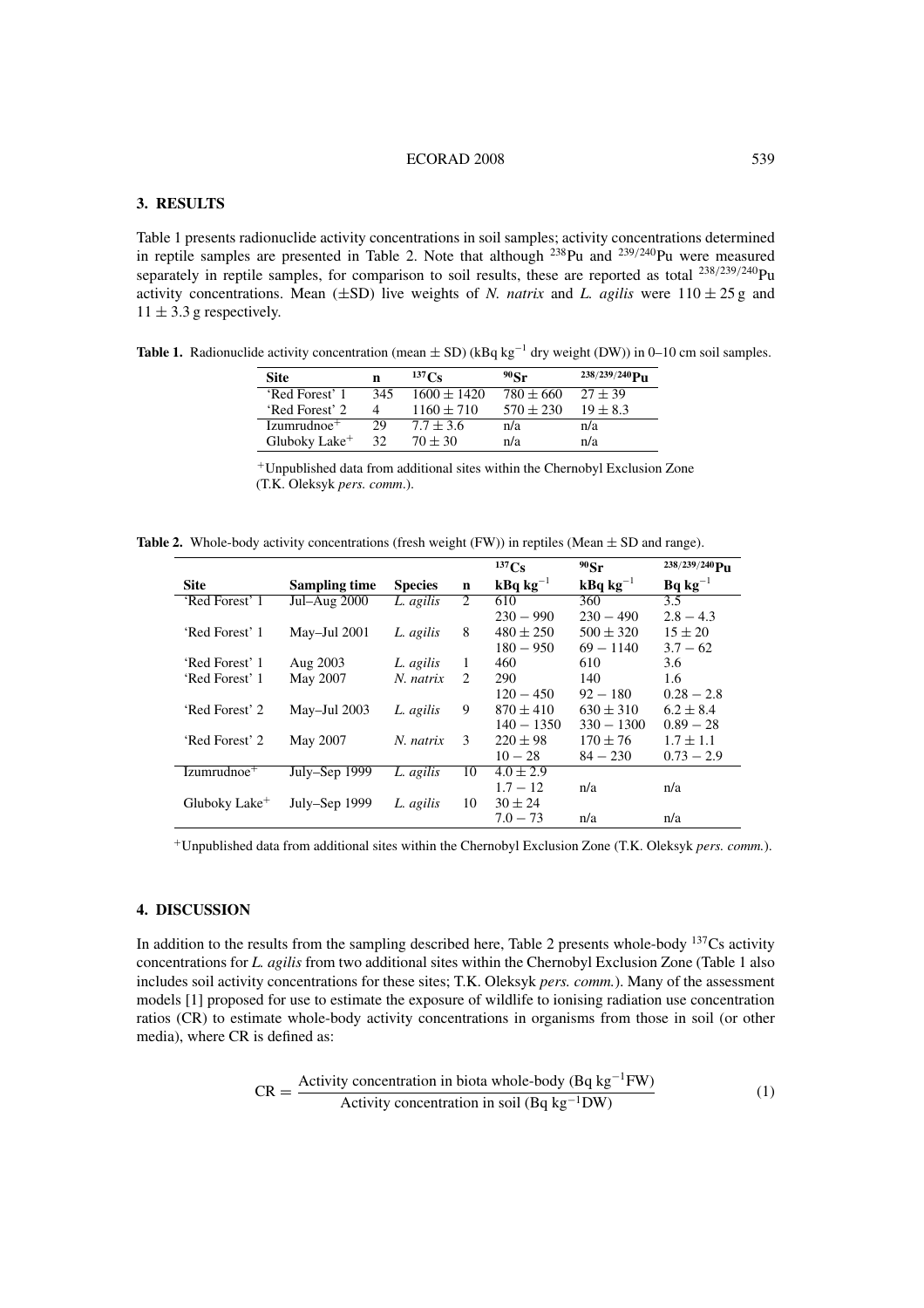#### 540 RADIOPROTECTION

Table 3 presents estimated CR values for 137Cs, 90Sr and <sup>238</sup>/239/240Pu for *L. agilis* and *N. natrix* sampled as part of this study; for the purposes of estimating the CR values activity concentrations of reptile samples were decay corrected to the date of soil sampling. Values for 137Cs for the *L. agilis* samples from Izumrudnoe and Gluboky Lake have also been estimated; the CR values are similar to those calculated for 'Red Forest' 1 and 2.

**Table 3.** Fresh weight CR values for reptiles (mean  $\pm$  SD and/or range). For comparison default CR values from the ERICA Tool for reptiles and mammals are also presented.

|                | <b>Sampling</b>       |                |     |                   |                   |                                  |
|----------------|-----------------------|----------------|-----|-------------------|-------------------|----------------------------------|
| <b>Site</b>    | time                  | <b>Species</b> | n   | $^{137}Cs$        | $90$ Sr           | $238/239/240$ PII                |
| 'Red Forest' 1 | Jul-Aug 2000          | L. agilis      | 2   | $0.143 - 0.620$   | $0.299 - 0.622$   | $(1.01-1.55)\times 10^{-4}$      |
| 'Red Forest' 1 | May-Jul 2001          | L. agilis      | 8   | $0.300 \pm 0.309$ | $0.642 \pm 0.682$ | $(5.48 \pm 10.5) \times 10^{-4}$ |
| 'Red Forest' 1 | Aug 2003              | L. agilis      | 1   | 0.275             | 0.740             | $1.32 \times 10^{-4}$            |
| 'Red Forest' 1 | May 2007              | N. natrix      | 2   | $0.074 - 0.283$   | $0.117 - 0.288$   | $(0.10-1.03) \times 10^{-4}$     |
| 'Red Forest' 2 | May-Jul 2003          | L. agilis      | 9   | $0.815 \pm 0.625$ | $1.21 \pm 0.764$  | $(3.24 \pm 4.66) \times 10^{-4}$ |
| 'Red Forest' 2 | May 2007              | N. natrix      | 3   | $0.187 \pm 0.142$ | $0.296 \pm 0.177$ | $(8.83 \pm 7.02) \times 10^{-5}$ |
| Izumrudnoe     | Aug-Sep 1999          | L. agilis      | 10  | $0.512 \pm 0.373$ |                   |                                  |
| Gluboky Lake   | Aug-Sep 1999          | L. agilis      | 10  | $0.431 \pm 0.346$ |                   |                                  |
|                | Overall weighted mean |                |     | $0.47 \pm 0.43$   | $0.36 \pm 0.63$   | $(3.2 \pm 6.6) \times 10^{-4}$   |
| Current        | n/a                   | Reptile        | n/a | $3.59 \pm 9.91$   | $11.8 \pm 23.5$   | $n/a^+$                          |
| ERICA-Tool     |                       |                |     | $0.06 - 28.1*$    | $0.008 - 47*$     | $(2.34 \pm 8.13) \times 10^{-2}$ |
| Current        | n/a                   | Mammals        | n/a | $2.87 \pm 4.25$   | $1.74 \pm 2.35$   |                                  |
| ERICA-Tool     |                       |                |     | $0.001 - 137$     | $0.001 - 11.9$    | $4.53 \times 10^{-4}$            |
|                |                       |                |     |                   |                   | $-3.17 \times 10^{-1}$           |

<sup>+</sup>The default ERICA Tool CR for Pu to reptiles is assumed to be the same as for mammals (note the ERICA Tool values are those presented by Beresford et al. [3] which discusses the default terrestrial database as available in July 2007).

<sup>∗</sup>See text regarding the data included in the derivation of the ERICA CR values for reptiles as presented in Beresford et al. [3].

The CR values for *N. natrix* for all three radionuclides tended to be lower than those for *L. agilis* although there was a smaller sample size (five compared to twenty). This may reflect the diets of the two species, the diet of *N. natrix* is often dominated by amphibians although they may also consume small mammals, birds and fish (http://www.bbc.co.uk/nature/wildfacts/). In contrast, *L. agilis* prey upon terrestrial invertebrate species with some consumption of plant material (http://www.bbc.co.uk/nature/wildfacts/).

Table 3 also presents weighted mean CR values (across both species) and associated standard deviations using data from all four sites within the Chernobyl Exclusion Zone; for comparison default CR values (including ranges) from the ERICA Tool for reptiles and mammals are also presented.

Whilst values estimated here for both  $137$ Cs and  $90$ Sr are within the range of those in the ERICA database, they are *circa* one-order of magnitude lower than the ERICA default values. However, the ERICA default values are highly skewed by data for *L. agilis* (with CR values of 28 for Cs and 47 for Sr) also sampled from the Chernobyl Exclusion Zone obtained from 'grey literature' sources [10, 11]. The values estimated here for Cs are more in agreement with those for *Lacerta vivipara* (common lizard) and *Anguis fragilis* (slow worm) from a recent study of a coastal sand dune ecosystem in the United Kingdom (this work is now described in Wood et al. [5] which constituted the remaining values in the ERICA database). For Sr, in addition to the CR value for *L. agilis* (of 47) the ERICA Tool default was based upon a value of 0.008 for A. *fragilis* from the same coastal sand dune study as the Cs data. As a consequence of the discrepancy between the work reported here and the previously available CR values, the derivation of the *L. agilis* data used in the estimation of the ERICA Tool value has been investigated and found to be in error. The recalculated CR values for this data source are 0.74 (not 28) for Cs and 0.68 (not 47) for Sr. The ERICA Tool default CR value for Pu for reptiles is assumed to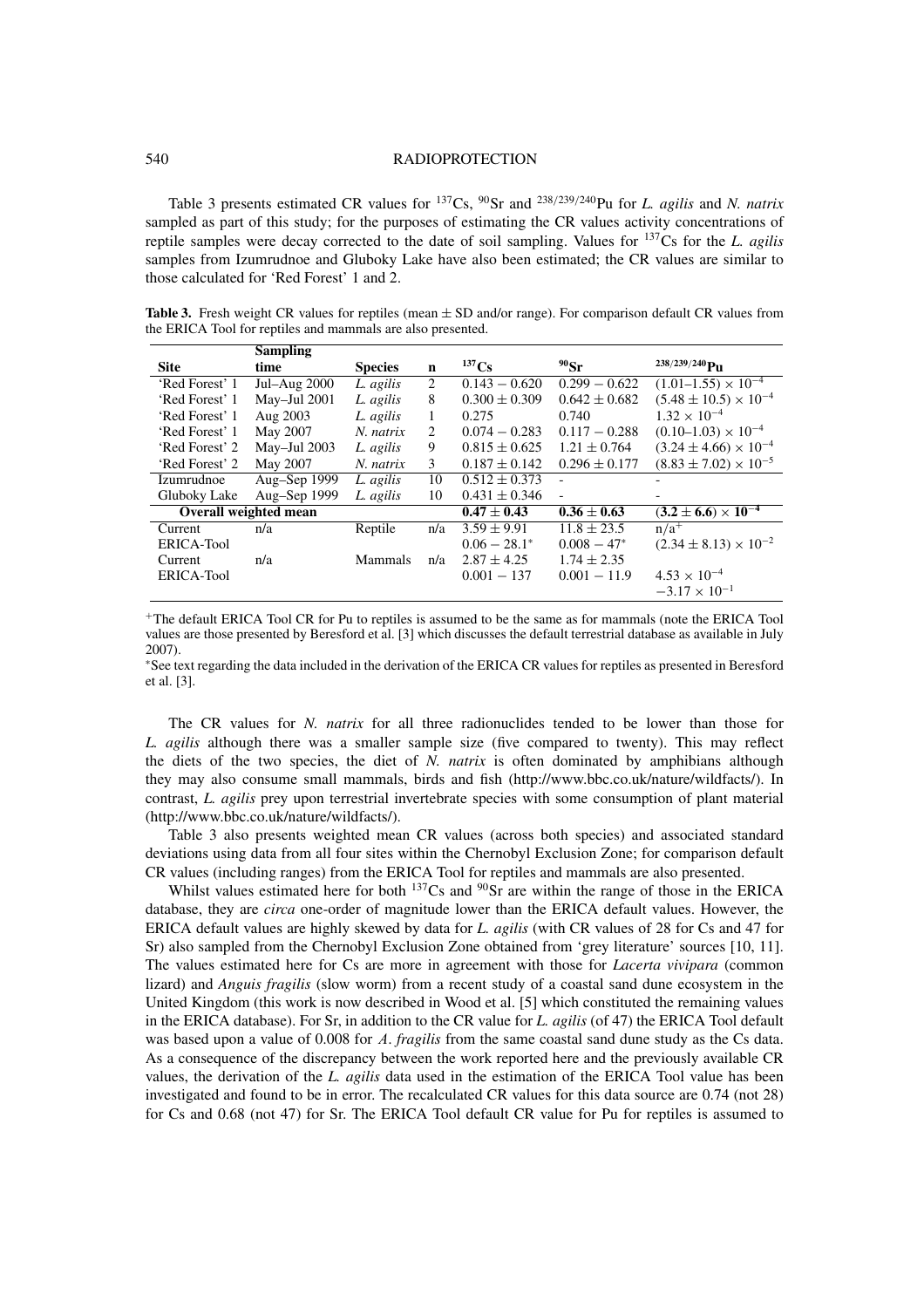#### ECORAD 2008 541

be the same as that for mammals (see Table 3). The Pu CR values derived in this study are 2–3 orders of magnitude lower than the default ERICA mammal CR value and are at the lower end of the range (see Table 3).

The ERICA database for reptiles will be updated in the near future to include the data from this study and to correct the original database values. In the interim, the weighted CR values for reptiles based on the data reported here and the values (corrected) from the ERICA database are: (i) Cs – 0423  $\pm$  0.422; (ii) Sr – 0.338  $\pm$  0.623; (iii) Pu – (3.23  $\pm$  6.56) × 10<sup>-4</sup>. Users of the ERICA Tool should replace the existing default values with these numbers.

Data of radionuclide activity concentrations in small mammals are available from the same sampling sites for comparison with those reported here for reptile species. In late summer of 1999 the mean <sup>137</sup>Cs activity concentrations in the muscle of small mammals ranged, dependant upon species, from approximately 3 (*Sorex araneus*) to 30 (*Clethrionomys glareolus*) kBq kg−<sup>1</sup> (FW) at the Izumrudnoe site [12] (data presented on a dry weight basis by the authors have been converted assuming a 25% dry matter content). For the Gluboky Lake site the same paper presents <sup>137</sup>Cs activity concentrations ranging from approximately 65 (*S. araneus*) to 360 (*Microtus* spp.) kBq kg−<sup>1</sup> (FW). The mean whole-body <sup>137</sup>Cs activity concentration across all species sampled during summer 2001 at 'Red Forest' 1 was 470 kBq kg−<sup>1</sup> (FW) (Gaschak *pers*. *comm*.). Stronium-90 whole-body activity concentrations determined in a limited number of C. *glareolus* sampled in summer 2003 at both 'Red Forest' sampling sites had geometric means of approximately 150 kBq kg<sup>-1</sup> (FW). The activity concentrations of both <sup>137</sup>Cs and  $90$ Sr in small mammals are broadly comparable with data for reptiles presented in Table 2.

## **References**

- [1] Beresford N.A., Balonov M., Beaugelin-Seiller K., Brown J., Copplestone D., Hingston J.L., Horyna J., Hosseini A., Howard B.J., Kamboj S., Nedveckaite T., Olyslaegers G., Sazykina T., Vives i Batlle J., Yankovich T.L. and Yu C., *Appl. Radiat. Isot.* Available on line: doi:10.1016/j.apradiso.2008.04.009 (2008).
- [2] Copplestone D., Wood M.D., Bielby S., Jones S.R., Vives i Batlle J. and Beresford N.A., Habitat regulations for Stage 3 assessments: radioactive substances authorisations (R&D Technical Report P3-101/SP1a, Environment Agency, Bristol, 2003).
- [3] Beresford N.A., Barnett C.L., Howard B.J., Scott W.A., Brown J. and Copplestone D., *J. Environ. Radioact.* Available on line: doi:10.1016/j.jenvrad.2008.01.020 (2008).
- [4] Brown J.E., Alfonso B., Avila R., Beresford N.A., Copplestone D., Pröhl G. and Ulanovsky A., *J. Environ. Radioact.* Available on line: doi:10.1016/j.jenvrad.2008.01.008 (2008).
- [5] Wood M.D., Marshall W.A., Beresford N.A., Jones S.R., Howard B.J., Copplestone D.C. and Leah R.T., *J. Environ. Radioact.* Available on line: doi:10.1016/j.jenvrad.2008.03.008 (2008).
- [6] Bondarkov M.D., Gaschak S.P., Ivanov Yu.A., Maksimenko A.M., Ryabushkin A.N., Zheltonozhsky V.A., Sadovnikov L.V., Chesser R.K. and Baker R.G., "Parameters of radiation situation on the territory of the Red Forest site in the Chornobyl exclusion zone as impact factors for wild non-human species", Protection of the environment from the effects of ionizing radiation, IAEA-CN-109/100, (International Atomic Energy Authority, Vienna, 2003) pp. 196–199.
- [7] Bondarkov M.D., Maximenko A.M. and Zheltonozhsky V.À., *Radioprotection colloques*, **37**, C1, 927–931 (2002).
- [8] Bondarkov M.D., Gaschak S.P., Goryanaya Ju.A., Goryanaya A.M., Maximenko A.N., Ryabushkin O.V., Saly A.A., Shulga S.A., Chesser R.K. and Rodgers B.E., *Radioprotection colloques*, **37**, C1, 385–390 (2002).
- [9] Bondarkov M.D., Zheltonozhsky V., Sadovnikov L. and Strilchuk N., "Determining plutonium isotopes content in Chornobyl samples based on uranium characteristic Lx-radiation", International conference on radioactivity in the environment (on accompanying CD), Monaco., P. Børretzen, T. Jølle and P. Strand Eds. (2002).